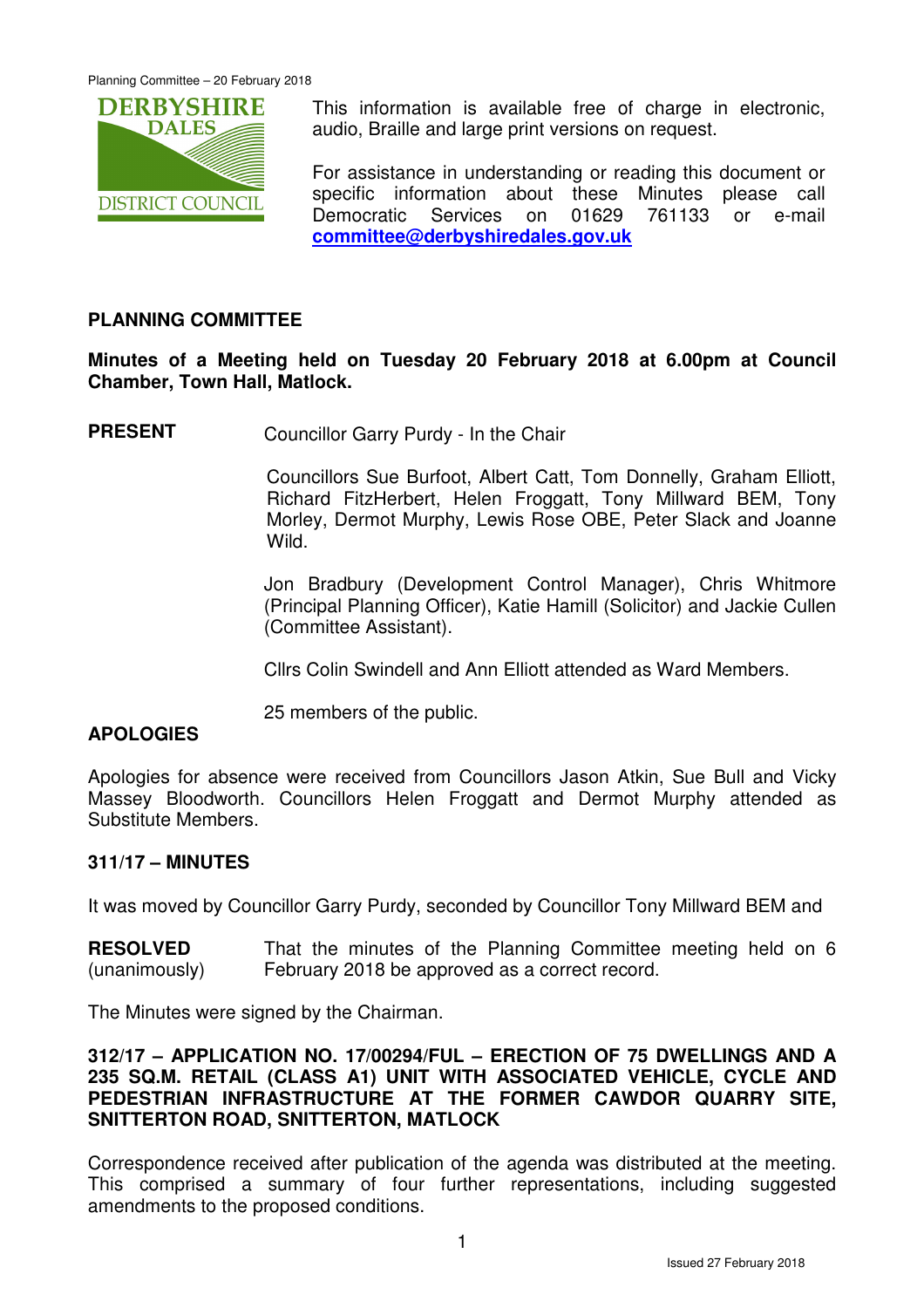The Development Control Manager reminded the Committee that Members had visited the site on 20<sup>th</sup> December 2018, at which time the application had been deferred so the public would have the opportunity to consider the late amendments and the District Valuer's report on the wider site.

In accordance with the procedure for public participation, Mr Martin Seddon (local resident) commented on the need for specific conditions to cover the hours of working, light pollution, and site access; Mr Paul Thompson (local resident) spoke against the application, with reference to the forthcoming District Valuer's report; Mr David Roberts (local resident) commented on the lack of financial contribution; Mr Julian Wallbank (local resident) spoke against the application, requesting a deferral until a legal agreement had been drawn up and the outline application for the whole site had been determined; Cllr Colin Swindell (Ward Member) proposed that the outline application for the whole site should be determined and the District Valuer's report should be publicised prior to approval of this application. Mr David Morley (Architect) spoke in favour of the application, outlining the proposed scheme of building for this first phase of development.

The Development Control Manager commented on the amendments to the conditions suggested by Mr Seddon and suggested that a condition covering lighting should be included and a specific condition on hours of work included if Members deemed this necessary.

It was moved by Councillor Lewis Rose OBE, seconded by Councillor Albert Catt and

**RESOLVED** That planning permission be granted, subject to the conditions set out in the report, with the following amendments:

> Condition 23 - No development shall take place including any works of demolition until a construction management plan or construction method statement has been submitted to and been approved in writing by the Local Planning Authority. The approved plan/statement shall be adhered to throughout the construction period. The statement shall provide for:

- i. Parking of vehicles of site operatives and visitors,
- ii. Routes for construction traffic,
- iii. Method of prevention of debris being carried onto highway,
- v. Pedestrian and cyclist protection,
- vi. Proposed temporary traffic restrictions,
- vii. Arrangements for turning vehicles,
- viii. Roadside hoarding and construction access arrangements

Additional Condition 43 - No development shall commence until details of a scheme to address the impact of development on visual amenity, including light pollution, has been submitted to and approved in writing by the Local Planning Authority. The scheme shall include a detailed lighting strategy, which should follow the guidelines set out in "Bats and Lighting in the UK (BCT 2009) and should avoid lighting quarry faces. Development shall be carried out in accordance with the approved details and thereafter retained.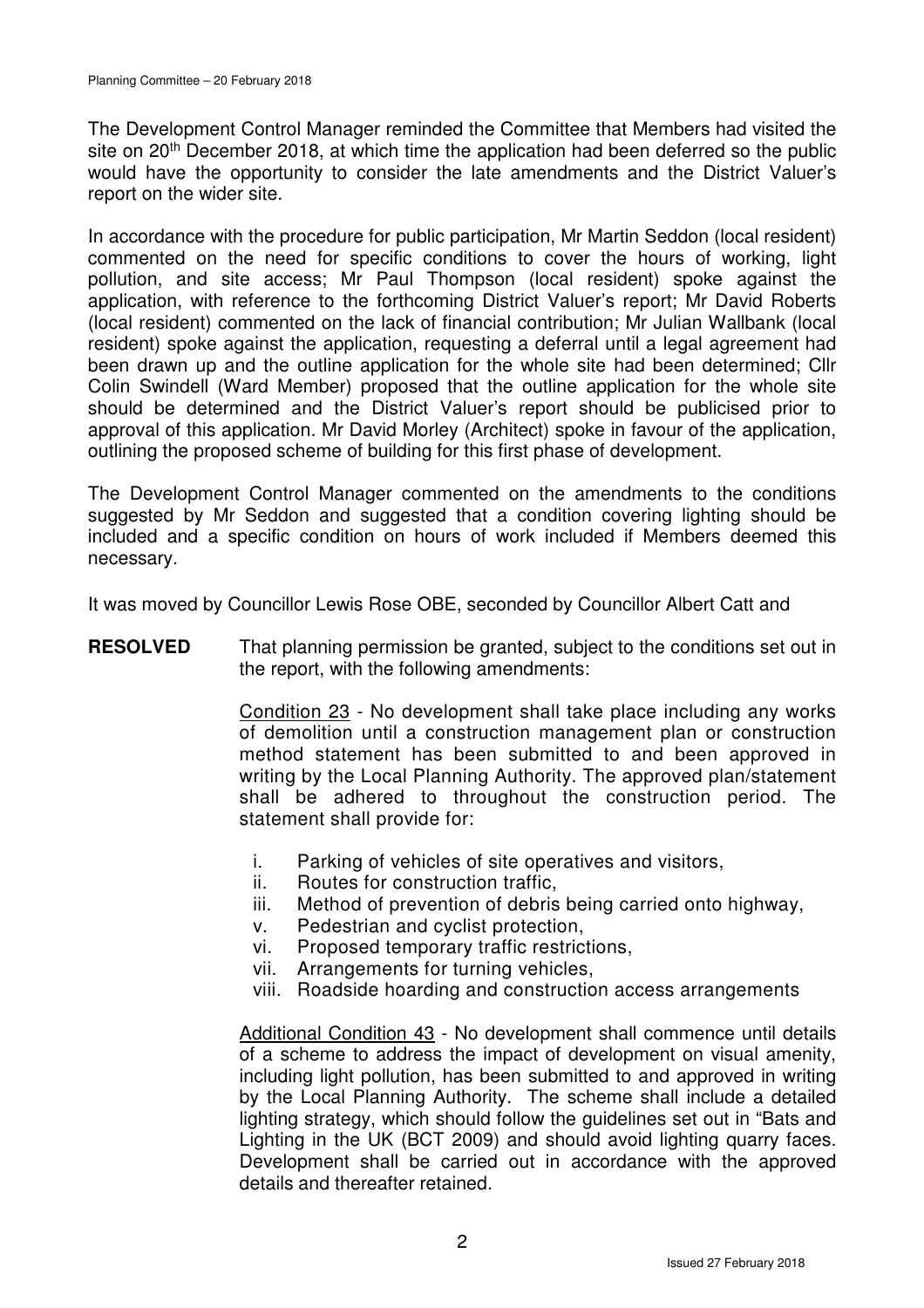Also, a further additional condition limiting the hours of work to 0800 to 1800 Monday to Friday, 0900 to 1300 on Saturday with no working on Sundays or Bank Holidays.

**Voting:** 

| For                | 12 |
|--------------------|----|
| <b>Against</b>     |    |
| <b>Abstentions</b> | O  |

Councillor Peter Slack requested that his objection to the Application be noted.

The Chairman declared the motion carried.

#### **313/17 - APPLICATION NO. 17/01185/VCOND – VARIATION OF CONDITIONS 5 AND 6 OF APPLICATION REF 16/00374/FUL TO ENABLE THE REPLACEMENT KENNEL BUILDING TO BE USED TO HOUSE BOARDING CATS AT FOUR LANE ENDS FARM, GIBFIELD LANE, HULLAND WARD**

Correspondence received after publication of the agenda was distributed at the meeting. This comprised a note of further representations from Atlow Parish Council.

It was moved by Councillor Lewis Rose OBE, seconded by Councillor Tony Millward BEM and

#### **RESOLVED** That this application be deferred until the next Committee meeting to enable Members to put questions to the Environmental Health Officers.

**Voting:** 

| For                | 12 |
|--------------------|----|
| <b>Against</b>     |    |
| <b>Abstentions</b> | O  |

The Chairman declared the motion carried.

#### **314/17 - APPLICATION NO. 18/00047/VCOND – VARIATION OF CONDITION 3 OF PLANNING APPLICATION 17/00969/FUL TO VARY OPENING HOURS TO ALLOW FOR SUNDAY AND BANK HOLIDAY OPENING FROM 10:00 TO 00:00 AT 68 DALE ROAD, MATLOCK**

In accordance with the procedure for public participation, Mr John Weir and Ms Hannah Himsworth (local residents) spoke against the application and Mr Gareth Clark (Applicant) spoke in favour of the application

Councillor Sue Burfoot requested a Recorded Vote; this was seconded by Councillor Peter Slack.

It was moved by Councillor Sue Burfoot, seconded by Councillor Peter Slack and

**RESOLVED** That planning permission be refused for the following reason: